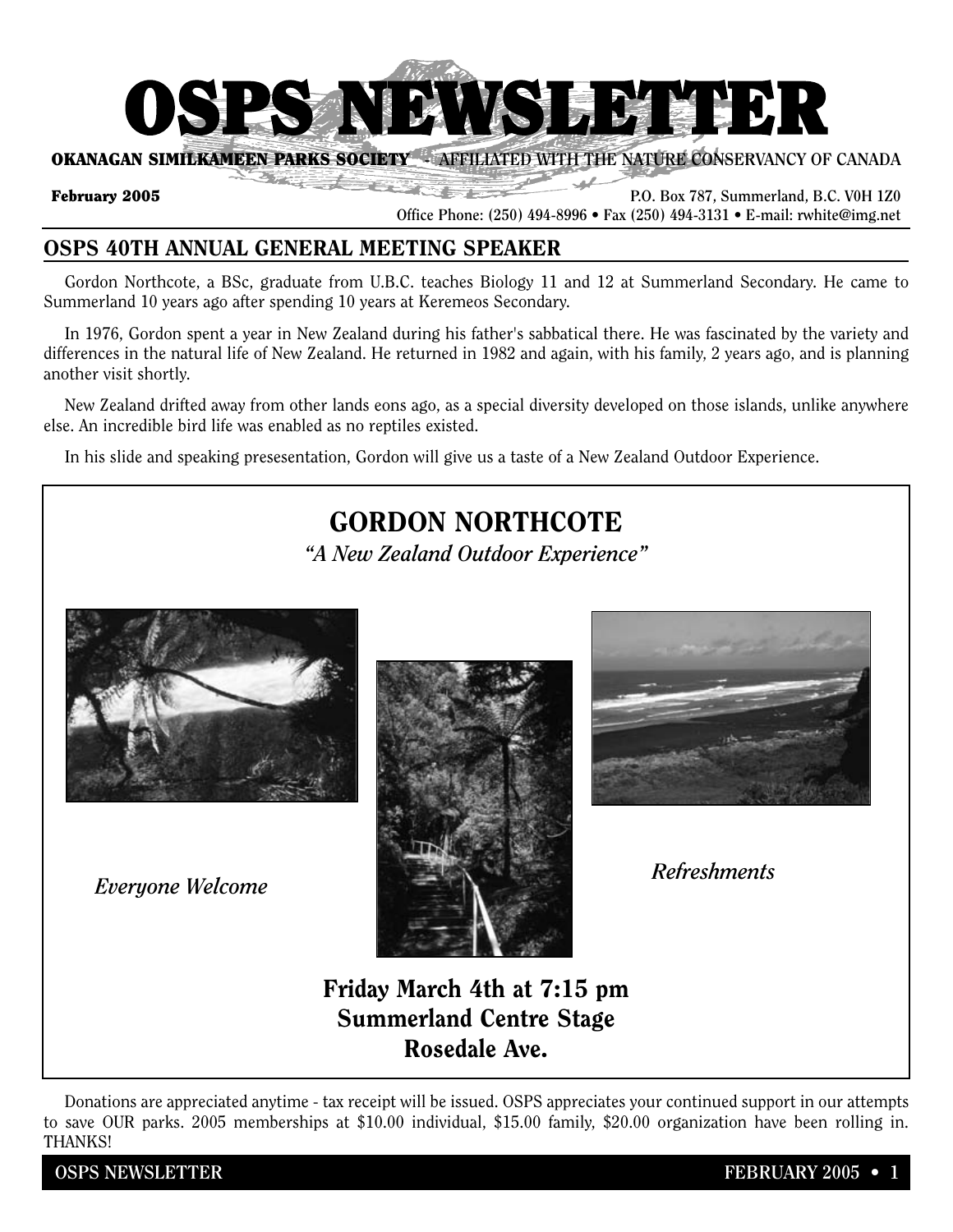## **POLLUTERS CAN BE SUED, TOP COURT SAYS**

The Supreme Court of Canada has opened the door for governments to sue polluters who damage trees, wildlife and water that lack commercial value.

In a ruling that delighted environmentalists, the court said governments may act as trustees of the public good, seeking compensation for damage from negligence ranging from oil spills and poisoned air to forest fires.

The virtues of an unspoiled environment are inarguable, the court said, and there is no reason members of the public cannot have recourse to the courts through there governments when corporations negligently damage it.

"This is a major environmental law precedent in Canada on an issue – compensation for environmental harm to public assets – never before tackled by the Supreme Court," said Jerry DeMarco, a lawyer who argued on behalf of the Sierra Legal Defence Fund.

"The court specifically recognizes the inherent value of forests and recognizes that trees are much more than timber waiting to be cut," Mr. DeMarco said. "This case will have repercussions well beyond forestry law to air pollution, water contamination, oil spills and the like – indeed any case where a natural asset or resource is held in common for the benefit of everyone and is harmed by corporate negligence.

The case before the Supreme Court involved a 1992 forest fire that burned 1,491 hectares in Northern British Columbia.

The Canfor case covered in the Sun and Globe & Mail presents slightly different versions of the case. I know the lawyer who represented Canfor and she considered this judgement a victory.

The fire started from slash piles that were burned one fall, the coals stayed alive but dormant over winter and spring and then flared up again the summer after the initial slash burning.

The Muskwa-Rechika was set aside by Glen Clark/NDP to satisfy the Provincial promise to make 12% of the province as protected areas. So much for protection of natural areas. *Bill Johnston, OSPS Director* 



*Companies for environmental damage – for example starting a forest fire that destroys trees such as these – can be sued by government for 'environmental' damage, not just lost commercial value, the Supreme Court of Canada says.*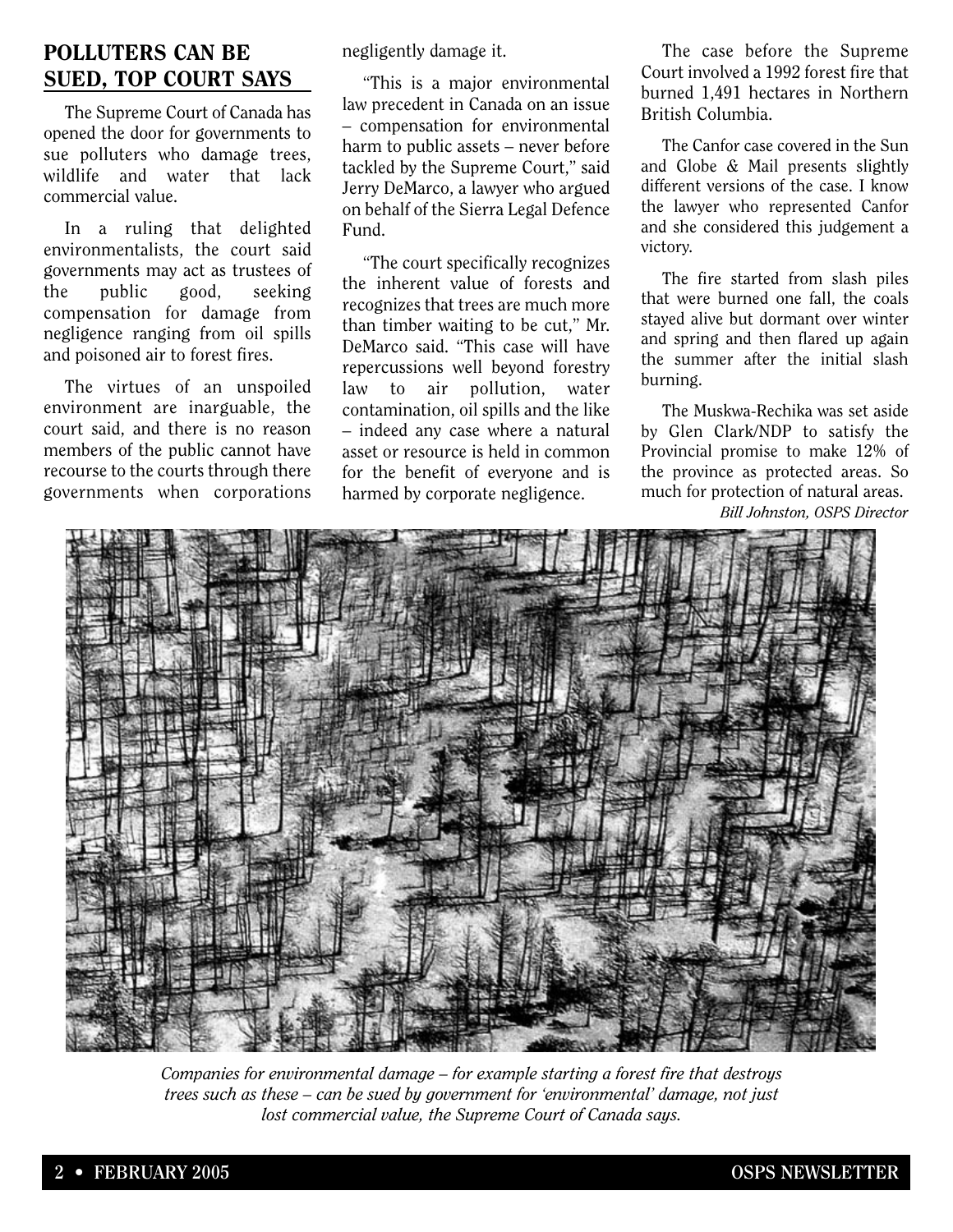### **BC'S SOUTH OKANAGAN DESERVES PROTECTION**

#### by Rick Searle

The South Okanagan is at the lower end of a region known as the Interior Dry Plateau. Rugged

*Sagebrush and desert (Mike Pirnke)*

mountains, gently undulating benches, deep steep-sided river valleys, and long narrow lakes characterize the area. Low rainfall and high temperatures have encouraged a tendril of America's Great Basin Desert to poke into Canada here and fragile hold. Cactus, sagebrush, bitterroot, lizards, scorpions, badgers, and rattlesnakes make it home.

The region is comprised of four eco-zones. Picture the Okanagan River, lying at the very bottom of the valley, as marking the centre of the region with different zones radiating outwards like rings of a tree. The centre ring is the shrub-steppe and grasslands ecosystem carpeted with bunchgrasses (bluebunch, wheatgrass, needle-and-thread grass, junegrass and Sandberg's bluegrass) intermingled with rabbit brush and antelope brush. Ponderosa pine and bunchgrass dominate the next ring higher up the surrounding mountainsides. This zone grades into a thick ring of thick Douglas fir

landscape for higher and higher economic ideals are destroying ecosystems that are unique not just to British Columbia, but to Canada as well.

forests with the final ring consisting of high-elevation spruce and pine.

The area's native flora and fauna desperately cry out for more protection. Intense and intensifying pressures of human population growth and conversion of the

rapid conversion to vineyards, golf courses, and subdivisions has made it one of Canada's four most endangered ecosystems (the other three are the Carolinian forest of Ontario, the Garry oak meadows of British Columbia, and the tall grass prairie of Manitoba) and home to about one-third of BC's rare and endangered species, such as the pallid bat, burrowing owl, sage thrasher, and painted turtle. Birders flock here for the possibility of spotting rare grassland species, such as the yellow-breasted chat.

But what are the chances the park will actually come to fruition and provide the protection needed to save these species? That depends on a lot of things, particularly the outcome of the feasibility study that must precede the establishment of any new park. The creation of a park in the South Okanagan is consistent with the National Parks System Plan, which envisions at least one park in each of Canada's 39 natural regions, and the National Parks Action Plan. Yet it must still go through a lengthy process of research and public consultation during which some thorny issues will need to be worked out.



The greatest damage is being done to the antelope brush and bunchgrass ecosystem, which covers only 0.3 percent of the province. Ongoing

The park will only be established if sufficient public support is demonstrated to the federal and provincial governments. Senator Ross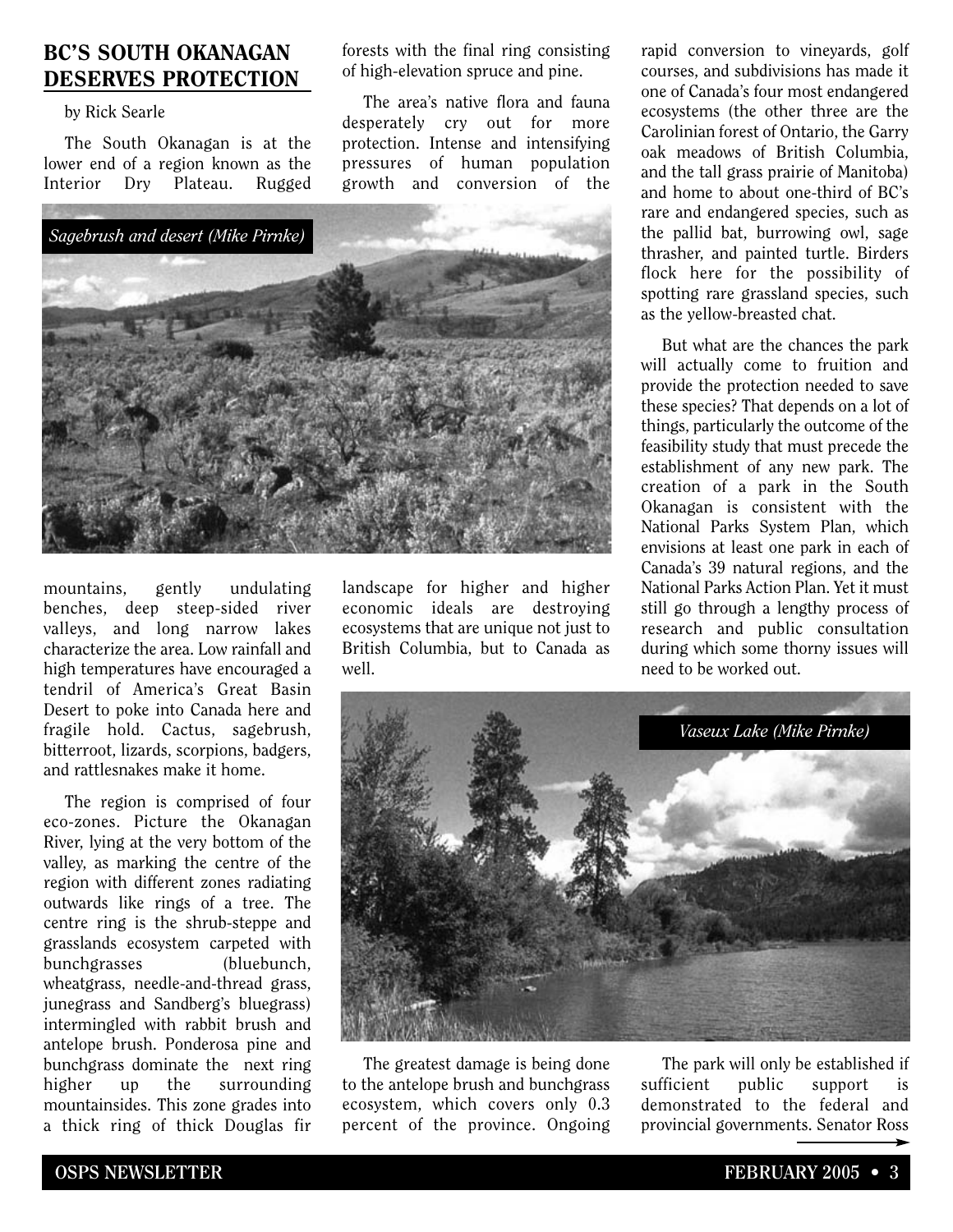Fitzpatrick, a strong park advocate, has suggested that the communities of Oliver, Osoyoos and Keremeos will mark the corner posts enclosing Mount Kobau, East and West Chopaka, Kilpoola, and just possibly the White Lake area and the Vaseux Lake lands. But such talk makes ranchers, hunters, and off-road vehicle users nervous, aware that they'll likely be excluded from areas they've had access to.

That many people in the region

want the park is good reason to be optimistic protection will arrive before it's too late. The tourism sector, backed by local and provincial politicians, sees the park as an economic booster. Meanwhile, conservation and naturalist groups continue to press for the park's creation as quickly as possible, knowing that time is running out for the South Okanagan's endangered ecosystems and species.

*Nature Canada Winter 2004 / 2005*



#### **NATIONAL PARK NOTES**

Ottawa is in the midst of a threeyear study to explore the idea of a national park in the South Okanagan-Lower Similkameen, beginning with a series of open houses in the region that attracted 900 people.

The next phase is to determine the criteria for including lands in the park, create some boundary options, and generate a study to show how a park would benefit the local economy.

The study area covers 2,400 square kilometres - an area roughly extending south of Penticton to Osoyoos, east to Bridesville and west to Keremeos - but the ultimate boundaries of any park would be substantially smaller than the study area.

No specific boundaries have been proposed, but during the recent creation of the Gulf Islands National Park, several provincial parks in the area were rolled into the national park, along with new lands purchased by Ottawa.

In the South Okanagan, the list of new protected areas includes 9,364 hectare South Okanagan Grasslands, 25,889-hectare Snowy, and 3,741 hectare White Lake Grasslands. Cathedral Park and Crater, should be included in any management plans for a National Park.

Thirty percent of B.C.'s endangered and threatened species are found in the South Okanagan, an area beset by residential development, orchards and vineyards. As a result, the South Okanagan is rated one of the four most endangered landscapes in Canada.

#### **B.C.'S NATIONAL PARKS:**

The province already boasts seven national park reserves: Pacific Rim National Park Reserve, Gulf Islands National Park Reserve, Gwaii Haanas National Park Reserve and Haida Heritage Site, Mount Revelstoke National Park, Glacier National Park, Yoho National Park and Kootenay National Park.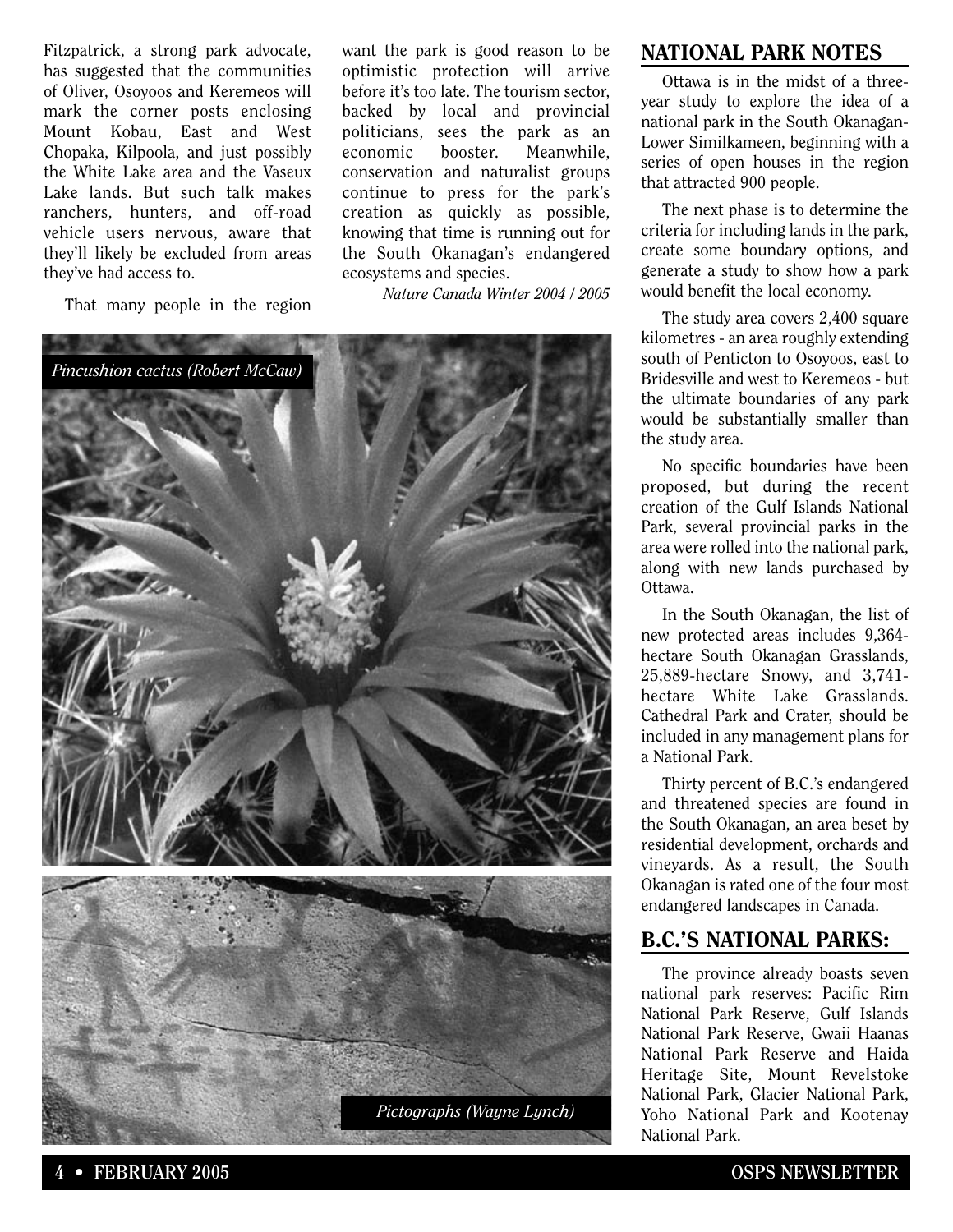#### **NOTES FROM HERE AND THERE:**

It is unfortunate to have the OSPS hear of an important meeting only second-hand. Luckily, our directors also belong to other organizations, so do learn of there events. (See letter and notes in this newsletter.)

IGNORE CONSERVATIONISTS, NATURALISTS, ENVIRONMENTALISTS!

• David Suzuki news reports on a Premier's pine beetle symposium: "Of the 14 invited speakers, six were from the timber industry, five were representatives of government agencies, and first nations, ACADEMICS AND CONSERVATIONISTS HAD ONE REPRESENTATIVE EACH." Jim Fulton of the Foundation says, "I am absolutely flabbergasted and, in fact, insulted." (He had been invited but was told he could not present a report, but could only observe from the audience.) "I have never been invited by a senior government official to travel 400 kilometres so I can be window dressing.....you have to wonder......if they are really interested in gathering all the best information on this issue." (Pine Beetle)

• A Western Wilderness dispatch reporting on the Working Forest Legislation: "the Working Forest Initiative received only 14 comments expressing support and 1,269 letters against...." Ken Wu, Executive Director of the Western Canada Wilderness Committee's Victoria chapter says that timber companies will get de facto ownership - "All the rights of private ownership without having to pay taxes."

• Seven of our Directors were involved in the Land and Resources meetings over the seven years since the LRMP meetings started. There were many meetings and agreements were worked out, but our present government has not seen fit to pass the legislation. Certainly, declaration of a National Park in the South Okanagan that includes areas now protected (Snowy and Crater) would help.

• Our main concern is MANAGEMENT and OSPS feels an agreement between National and Provincial Governments will provide better protection. This management agreement should include Cathedral Park and the now protected areas (SNOWY and CRATER). This was in the LRMP, however, only a small piece of Crater is now protected but all of Crater area should be included in a Nation Park. Our concern is great when our local newspaper reports that the Ministry has already eliminated 400 jobs, including 186 conservation, science and planning officers - the people responsible for protecting species-atrisk, such as mountain caribou, mountain murrelet and spotted owls. Staffing levels at provincial parks have been cut so dramatically that employees can no longer effectively protect our parks. Contrast Alberta's 260,000-hectare Kananakis Country Park system which employs 75 fulltime and 19 seasonal staff while Mount Robson provincial park employs 1.8 full-time and 3 seasonal staff to manage 300,000-hectares.

Privatization and parking fees are what we see. Visitations to our Parks has decreased. Reduced regulations re industrial development on Crown Land also worries us.

I know you must be concerned as I am. Thus, please help us pursue our efforts to leave a legacy for our children and grand-children which we are proud to be a part of making. *R.D. White, Editor*

OSPS is having new membership forms printed (because of change in dues to \$20, \$15 and \$10). Community mail boxes locally cause us to ask you to excuse changes we had to make on the labels. Many of you have sent in money for your 2005 membership and many also sent donations. WE THANK YOU SO MUCH! The membership form in this newsletter could be passed on to add to our membership. If you don't need it.

|  |  | Most of you are members so give your form to friends or neighbours, especially the younger ones. |
|--|--|--------------------------------------------------------------------------------------------------|
|  |  |                                                                                                  |

|                                                        |  | <b>Okanagan Similkameen Parks Society</b><br>Box 787, Summerland, B.C. V0H 1Z0<br><b>Membership Form</b> |                      |  |  |  |  |
|--------------------------------------------------------|--|----------------------------------------------------------------------------------------------------------|----------------------|--|--|--|--|
|                                                        |  |                                                                                                          |                      |  |  |  |  |
|                                                        |  |                                                                                                          |                      |  |  |  |  |
|                                                        |  |                                                                                                          |                      |  |  |  |  |
| Postal Code: The Contract of the Contract of the Code: |  |                                                                                                          |                      |  |  |  |  |
|                                                        |  | Individual [\$10.00] Family [\$15.00] Organization [\$20.00]                                             |                      |  |  |  |  |
| Donation: [Income Tax Deductible]                      |  |                                                                                                          |                      |  |  |  |  |
| Please help support our continuing programs.           |  |                                                                                                          |                      |  |  |  |  |
| <b>OSPS NEWSLETTER</b>                                 |  |                                                                                                          | <b>FEBRUARY 2005</b> |  |  |  |  |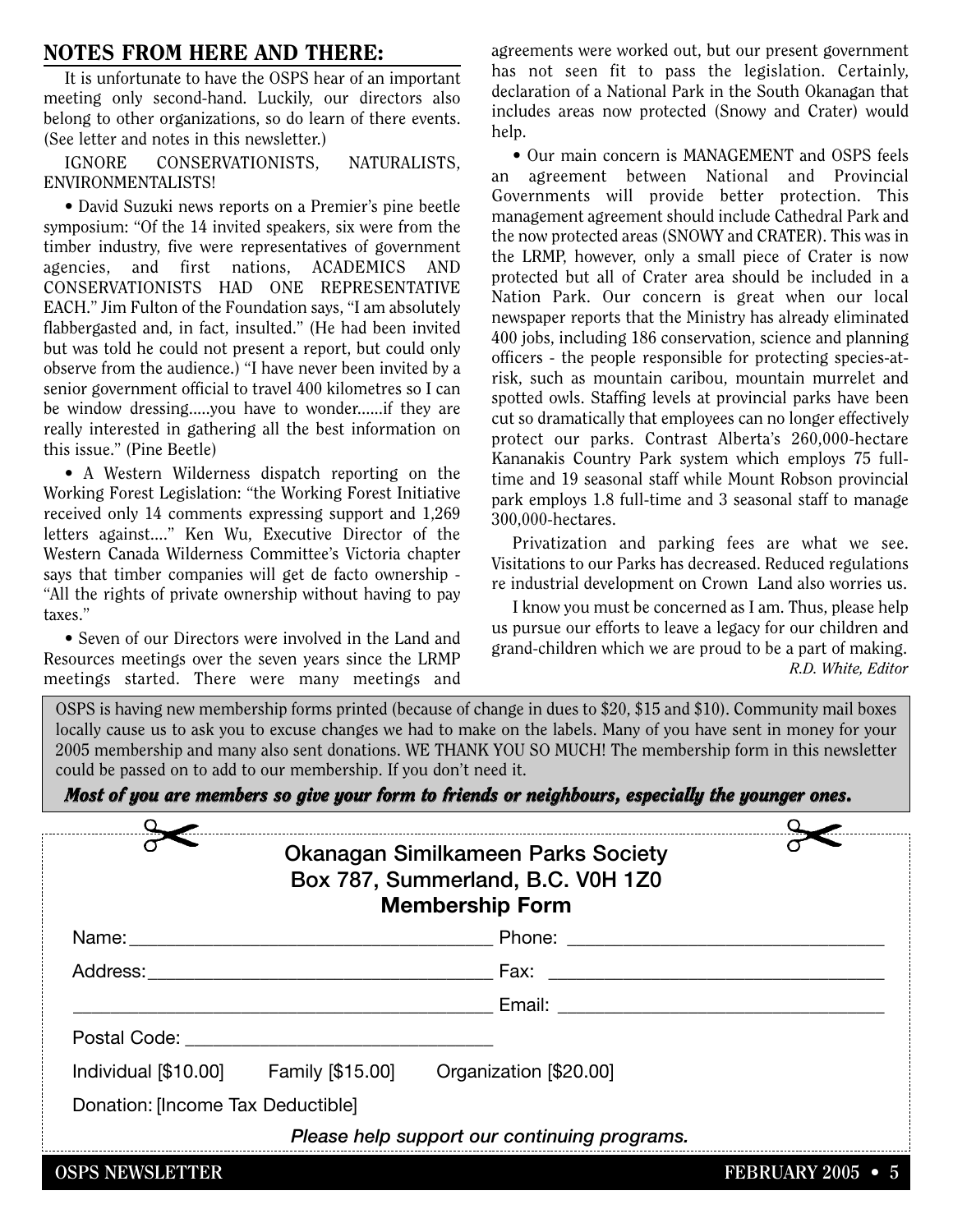## **EARTHCARE SUPPORT OKANAGAN NATIONAL PARK FEASIBILITY STUDY**

We support a feasibility study in the area and also the inclusion of the provincial parks into a National Park.

"So where are we with Park management in this province? Park staff in WLAP (What's Left-over After Politics) have been decimated and the budget for management of parks slashed. The proposed area has the highest concentration of Species at Risk in all of Canada. What is the province doing about this? Again, hardly anything except to participate on Recovery teams and provide almost no funding to them as well. How many of these Species at Risk are listed in the Wildlife Act? Hardly any!!!!

The record of provincial government is pathetic..... Our organization would rather see these areas managed within a National Park setting that is properly funded and also works to save Species at Risk in the area.

The people mentioned in the news article are the redneck, right wing faction that exists in that area. They have put out information in the community that is blatantly false. Should the provincial parks move to a National Park, certain uses can be grandfathered such as grazing. Furthermore, if grazing is going to assist in the maintenance of grassland it can be used as a management tool in the National Park management plan. This tool is currently used in the Saskatchewan Grasslands National Park.

Current polling and focus groups in the area show that support is strong for Parks and the legacy they bring for all. We hope that your organization will take another look at the issues and facts of this conservation initiative and support the establishment of a National Park in the Okanagan.

> *Lloyd Manchester, Director Canadian EarthCare Society, PO Box 66, Kelowna, BC*

Part of letter replying to reports of organized opposition to a National Park. – *Editor*

# **REPORT ON MEETING OF ENVIRONMENT LAND USE COMMITTEE OF THE SOUTH OKANAGAN SIMILKAMEEN CONSERVATION PROGRAMME (SOSCP)**

Still doing Sheep Research, connected to the North East Penticton Expansion Plan. WLAP (Water, Land and Air Protection Ministry) is STILL working on Their Best Management Practices (BMP's), some of which are posted on their website. ALL this ties together with the PLANS to protect and preserve Endangered Habitat.

We had a visit from Bryn White from Okanagan University College. Her team is working on Fragile Ecosystem Function, assessing how much there was of each of the fifty types of habitat and HOW much WE NEED, (Bryn says "forty percent") that, of course, is NOT possible in some CASES. For example, Antelope Brush, the signature PLANT of OUR desert, is in the neighborhood of 5 to 10%. Then again, SOME plans contradict one another, it is then necessary to set priorities, BY THE RESOURCES THAT ARE NOW AVAILABLE!!!! We also heard that MANY things are going to be DOWNLOADED to REGIONAL Districts (A.L.R. for example). They would LIKE technical advice, so the Technical Advisory Committee (TEAC) probably WILL be reinstated.

Ike Scheffler tells us that there is a HIGHER concentration of the TWO types of Mosquitoes that would transmit the NILE virus in the OSOYOOS Ox-bows than anywhere else. He is using this as ammunition in the move to put water back in those Ox-bows, moving Water = NO live Larva. He told us that they will be spraying with a NEW type of B.T., that he said has a 30-day active period!

N.E. Pent. Growth is an ongoing study, but apparently, the BACK side of Campbell Mtn. is now not in the plan!! (Plan for 7,600 people up there), where do We Get the Water??? Ike talked of storing water above Princeton and tunneling under Kruger Mtn. to put the water into Osoyoos Lake, LONG RANGE PLANS? Plans to use American money?? THAT WOULD need SOME LONG thought and CONSIDERATION, AMERICAN MONEY SPENT UP HERE, WOULD IN MY VIEW LEAD to AMERICAN CONTROL!!!!

Plans are continuing with assisting communities with urban/rural interface problems. This is being done now in the Thompson Region and when successful will be used as a pattern for other areas.

There is ALSO money available FOR Species at Risk.

*Harold King, OSPS Director*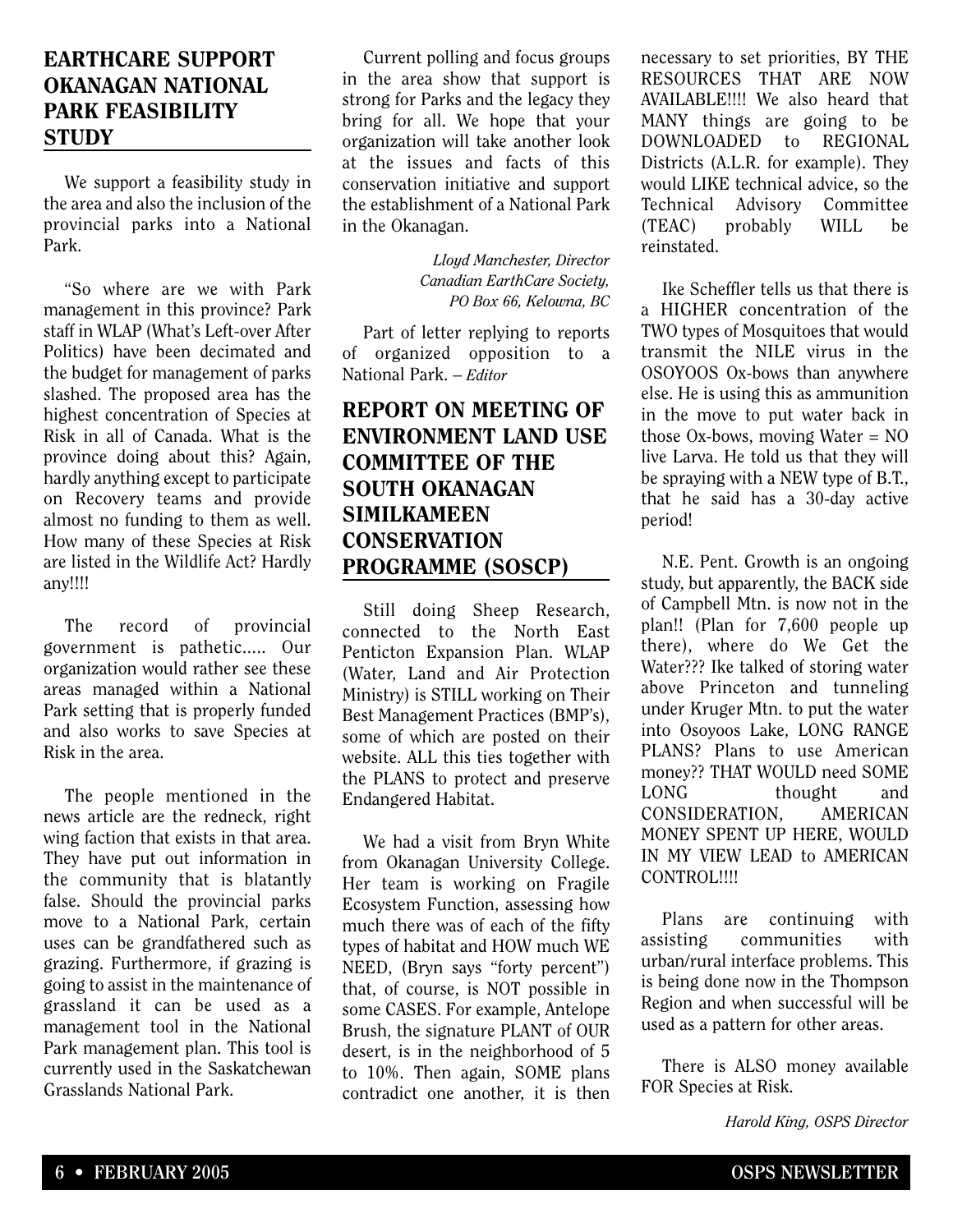#### **RULES SET FOR DRILLING IN WILDLIFE AREA**

New plans guiding a potential \$16 billion worth of oil and gas development in one of B.C's most spectacular regions were announced on Friday by the provincial government.

The new 'pre-tenure' plans detail environmental requirements for companies undertaking exploration and development of presumed oil and gas reserves in the 64,000 square kilometre Muskwa-Kechika region in north central B.C.

They are expected to guide development of the area through strategies that were custom developed by the government in consultation with a stakeholder group that includes local environmental groups, area residents, municipal governments, aboriginals and tourism interests.

The plans give direction for conservation of biological diversity, soil and water resources, as well as targets for minimizing disturbance to the general area.

*The Vancouver Sun, Sat., May 29, 2004*

#### **B.C. COAL MINE PROPOSAL KILLED**

Energy and Mines Minister Richard Neufeld announced Friday that a proposal to mine the Flathead coal deposit near Fernie won't be allowed.

"We won't allow the Cline mining project to go ahead. A number of years ago other people wanted to go into production, but an International Joint Commission study in the late 1980's recommended against it," said Neufeld.

The mine lies close to the Alberta-Montana borders and there were fears that pollution from the open pit mine could be spread through the river system that flows from the area into the United States. *The Vancouver Sun, Sat., May 29, 2004*



#### **GROUP PUTTING TOGETHER BID TO SAVE DESERT PARK**

*John Wilkinson is heading up a group of concerned citizens that wants to preserve the Desert Park equestrian facility and improve it into a year-round multi-use recreational facility. The town of Osoyoos has contracted a consulting firm to look at options for the 52 acres.*

> *Laurena Weninger, Penticton Herald*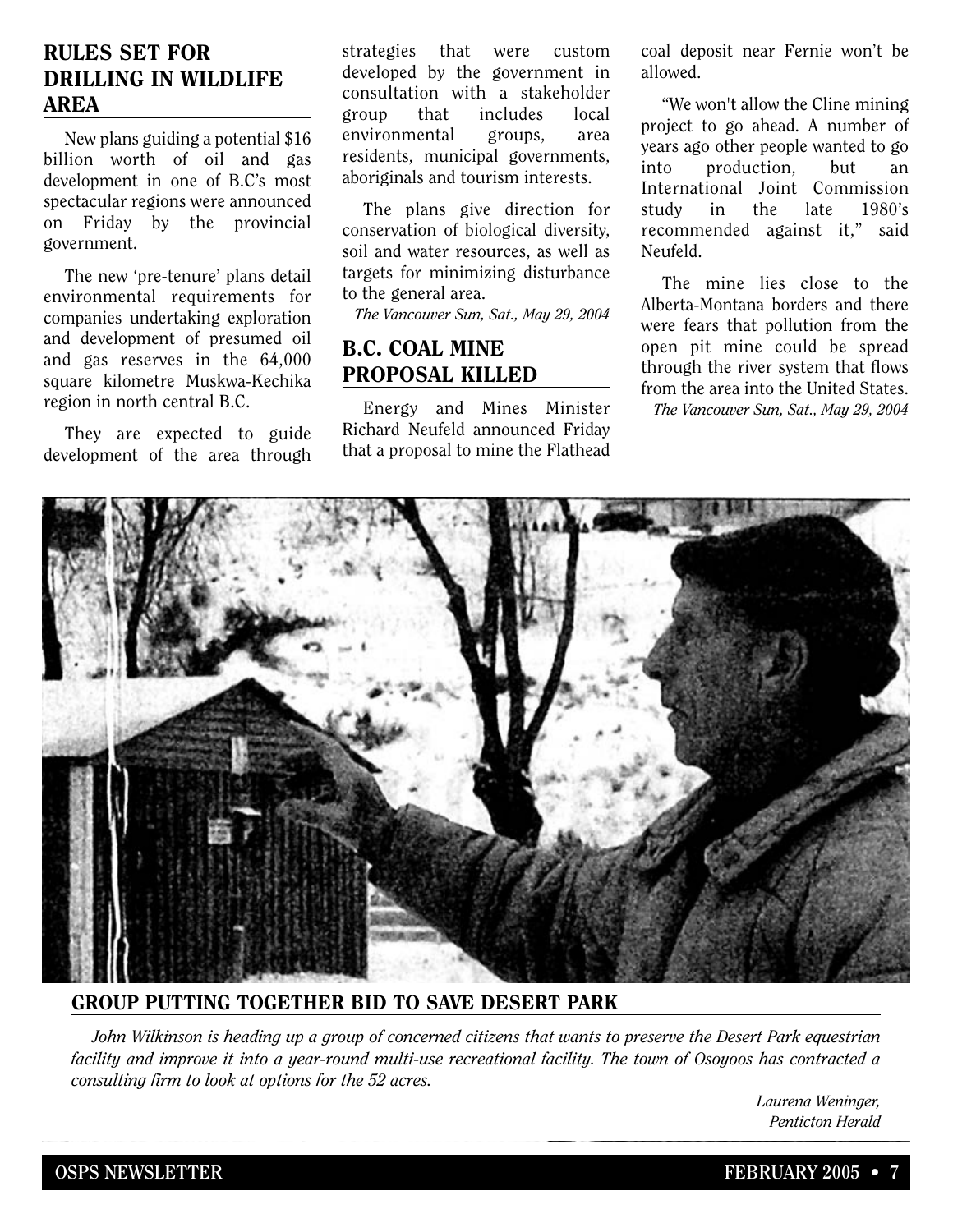#### **ENDANGERED MOUNTAIN CARIBOU FACING NEW THREAT**

A heli-ski tenure application for a huge area in the Rocky Mountains east of Prince George is raising serious concerns for the endangered mountain caribou. The application is for 493,432 hectares. There is great concern that helicopter activity in specific areas of the proposed tenure will be incompatible with mountain caribou recovery, and will impact the survival of the species.

Land & Water BC Inc. (LWBC) is in the final stages of approval for licensing the BearPaw Heli Skiing tenure. BearPaw's application overlaps with prime wintering habitat for approximately 1/4 of the world's last remaining mountain caribou (the Hart Herd).

Dave King, a retired provincial biologist, spent 30 years studying this same caribou population. King states, "I do not have the slightest doubt that should this application be approved, it will result in a decline, likely a significant decline, in the populations of mountain caribou found in the McGregor plateau area."

Ministry of Water, Land and Air Protection (Omineca - Peace Region) has submitted a response to the application stating that "the proposal as it stands continues to expose Mountain Caribou to high risk of environmental degradation and population decline".

The provincial Recovery Implementation Group (RIG) charged with making recommendations for the recovery of the Hart Herd will be submitting a scientifically based and peerreviewed Mountain Caribou Recovery Plan within 1-2 months. Currently, Land and Water BC states that they do not intend to wait for these new recommendations.

If the tenure is granted and the Mountain Caribou Recovery Plan is then legislated and found to be in conflict, BearPaw will likely be entitled to financial compensation.

The Federation of British Columbia Naturalists (FBCN) is extremely alarmed at the apparent rush to approve this application before the Mountain Caribou Recovery Plan is complete. "We hope LWBC will acknowledge the significance of threatened mountain caribou, and await the release of the Recovery Plan before making any decisions on this tenure application" cautioned Jeremy McCall, President of FBCN. "At stake is the survival of the most viable population of mountain caribou left on the planet."

For more information contact:

Jeremy McCall, FBCN President, in Vancouver, BC at (604) 876-3313

Bev Ramey, FBCN Conservation Chair in Vancouver, BC at (604) 224-7689

Dave King, RPBio (retired Habitat Biologist for BC Ministry of Environment) in Prince George, BC at (250) 564-8887.

*Harold King, OSPS Director*

## **FOREST INDUSTRY RECEIVES SUBSIDIES**

#### Dear Editor

The Liberal government is trying to buy votes with their recent announcement to provide an additional \$50 million to the forestry sector to compensate for the tenure take-back. This tenure change was needed to make the stumpage determination more accurate and thus help solve the softwood dispute.

However, the take-back so far on the coast has resulted in low stumpage (by \$7) not higher because the increased concentration of companies has allowed them to work together to insure their auction bids on standing timber are minimized to reduce the stumpage.

And the hardships facing forestry workers are not caused by the softwood war, but instead are a result of automation and industry consolidation fuelled by higher profits.

The forest industry has been on the take for years.

Under the previous provincial government, FRBC channelled millions to help the poor laid off forestry workers, supposedly to offset the impact of park creation.

Now the Campbell Liberals are spending even more taxpayer dollars to help an industry that is booming despite the tariffs!

These companies have even been paid for this timber when it was taken back at 25 cents a cubic metre under the \$200 miillion subsidy program the Liberals allocated for compensation.

Clearly, this \$325 million of public money flowing to the forest industry that has been making good profits despite the tariffs is a major subsidy that should be proof that their tariffs are needed to level the playing field.

> *Jim Cooperman President, Shuswap Environmental Action Society Chase (Another one of Bill Johnston's contributions)*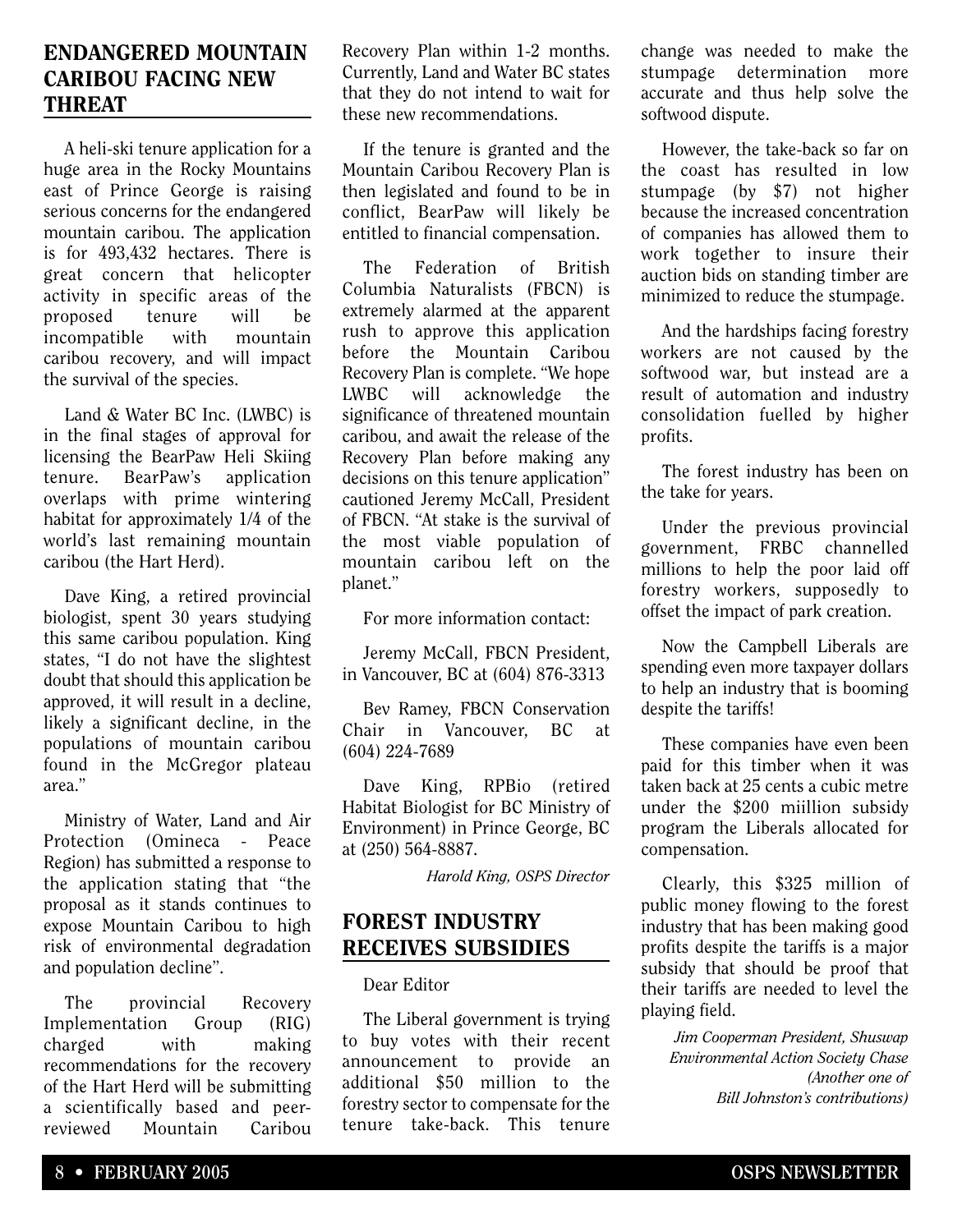# **GIVING A HOOT**

A large sign stating This is Not a Zoo is mounted at the entrance to the Eagle Bluff property located at the north end of Vaseux Lake on Highway 97.

The land is home to the South Okanagan Rehabilitation Centre for Owls (SORCO), and although several rare bird species are present, they are not there for public viewing. OSPS made a \$500. donation to SORCO to help preserve the good work of the centre.

*Okanagan, Jan. 23/05*



*Sherri Klein, founder of the South Okanagan Rehabilitation Centre for Owls, shows off Houdini, the center's great horned owl. The centre and the property it's located on were recently purchased by the Land Conservancy of B.C.*

# **COAST FOREST EXPANDS MANDATE, REBRANDS IN JAPAN TO BUILD MARKET SHARE FOR BC WOOD PRODUCTS**

B.C. Minister of Forests Michael de Jong and Rick Jeffery, President and CEO of the newly named Coast Forest Products Association, (formerly known as the Coast Forest and Lumber Association), unveiled their new logo and product initiatives today during a government/industry trade mission in Tokyo, Japan.

The new name of Coast Forest Products Association reflects an update in the mandate of the 12-year-old organization. "Coast Forest will now be the driving force for all B.C. coastal forest products," says Jeffery. "Our association will brand coastal products worldwide as the best products in the industry, using the best environmental harvesting practices, while providing the most consistent and reliable supply in the global marketplace."

Coast Forest will also be the industry's singular voice for communities, government and other stakeholders to consult on issues, policy and concerns.

OSPS has found they can communicate with local firms when there are concerns and worries about difficulties dealing with a much larger concern! – *Editor*